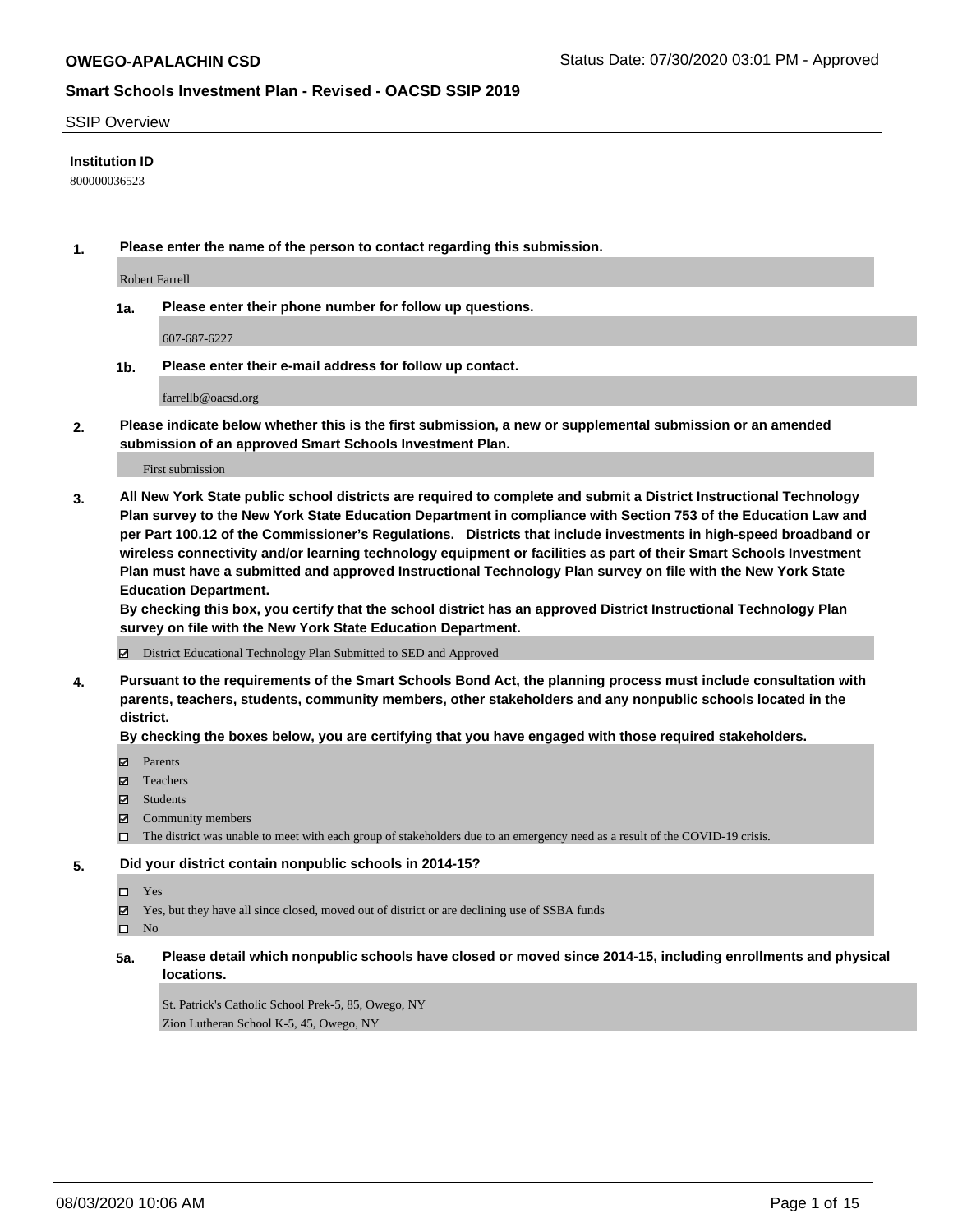#### SSIP Overview

**6. Certify that the following required steps have taken place by checking the boxes below:**

- The district developed and the school board approved a preliminary Smart Schools Investment Plan.
- $\boxtimes$  The preliminary plan was posted on the district website for at least 30 days. The district included an address to which any written comments on the plan should be sent.
- $\boxtimes$  The school board conducted a hearing that enabled stakeholders to respond to the preliminary plan. This hearing may have occured as part of a normal Board meeting, but adequate notice of the event must have been provided through local media and the district website for at least two weeks prior to the meeting.
- $\Box$  The school board was unable to conduct a hearing that enabled stakeholders to respond to the preliminary plan due to an emergency need as a result of the COVID-19 crisis.
- The district prepared a final plan for school board approval and such plan has been approved by the school board.
- $\boxtimes$  The final proposed plan that has been submitted has been posted on the district's website.
- **6a. Please upload the proposed Smart Schools Investment Plan (SSIP) that was posted on the district's website, along with any supporting materials. Note that this should be different than your recently submitted Educational Technology Survey. The Final SSIP, as approved by the School Board, should also be posted on the website and remain there during the course of the projects contained therein.**

Smart Schools Investment Plan Board Approval Final Sept 9 2019.pdf

**6b. Enter the webpage address where the final Smart Schools Investment Plan is posted. The Plan should remain posted for the life of the included projects.**

https://www.oacsd.org/Downloads/Smart%20Schools%20Investment%20Plan%20Board%20Approval%20Final%20Sept%209,%2020193.pdf

**7. Please enter an estimate of the total number of students and staff that will benefit from this Smart Schools Investment Plan based on the cumulative projects submitted to date.**

2,100

**8. An LEA/School District may partner with one or more other LEA/School Districts to form a consortium to pool Smart Schools Bond Act funds for a project that meets all other Smart School Bond Act requirements. Each school district participating in the consortium will need to file an approved Smart Schools Investment Plan for the project and submit a signed Memorandum of Understanding that sets forth the details of the consortium including the roles of each respective district.**

 $\Box$  The district plans to participate in a consortium to partner with other school district(s) to implement a Smart Schools project.

**9. Please enter the name and 6-digit SED Code for each LEA/School District participating in the Consortium.**

| <b>Partner LEA/District</b> | <b>ISED BEDS Code</b> |
|-----------------------------|-----------------------|
| (No Response)               | (No Response)         |

**10. Please upload a signed Memorandum of Understanding with all of the participating Consortium partners.**

(No Response)

**11. Your district's Smart Schools Bond Act Allocation is:**

\$1,753,478

#### **12. Final 2014-15 BEDS Enrollment to calculate Nonpublic Sharing Requirement**

|            | <b>Public Enrollment</b> | l Nonpublic Enrollment | <b>Total Enrollment</b> | l Nonpublic Percentage |
|------------|--------------------------|------------------------|-------------------------|------------------------|
| Enrollment | 2,064                    | 86                     | 2,150.00                | 4.00                   |

**13. This table compares each category budget total, as entered in that category's page, to the total expenditures listed in the category's expenditure table. Any discrepancies between the two must be resolved before submission.**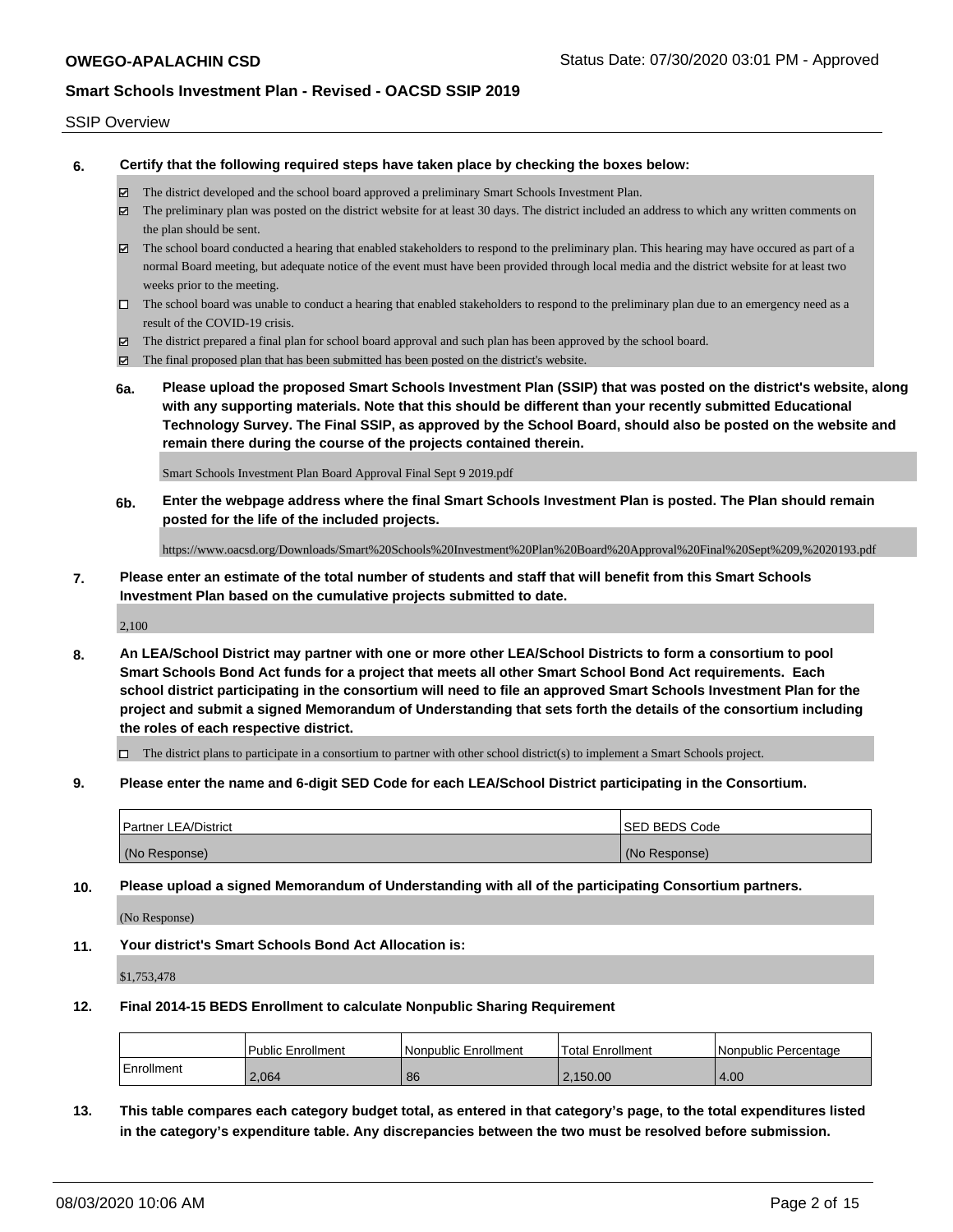# SSIP Overview

|                                                 | Sub-Allocations | <b>Expenditure Totals</b> | <b>Difference</b> |
|-------------------------------------------------|-----------------|---------------------------|-------------------|
| <b>School Connectivity</b>                      | 0.00            | 0.00                      | 0.00              |
| <b>Connectivity Projects for</b><br>Communities | 0.00            | 0.00                      | 0.00              |
| Classroom Technology                            | 0.00            | 0.00                      | 0.00              |
| Pre-Kindergarten Classrooms                     | 0.00            | 0.00                      | 0.00              |
| Replace Transportable<br>Classrooms             | 0.00            | 0.00                      | 0.00              |
| <b>High-Tech Security Features</b>              | 1,753,445.00    | 1,753,445.00              | 0.00              |
| Nonpublic Loan                                  | 0.00            | 0.00                      | 0.00              |
| Totals:                                         | 1,753,445       | 1,753,445                 | 0                 |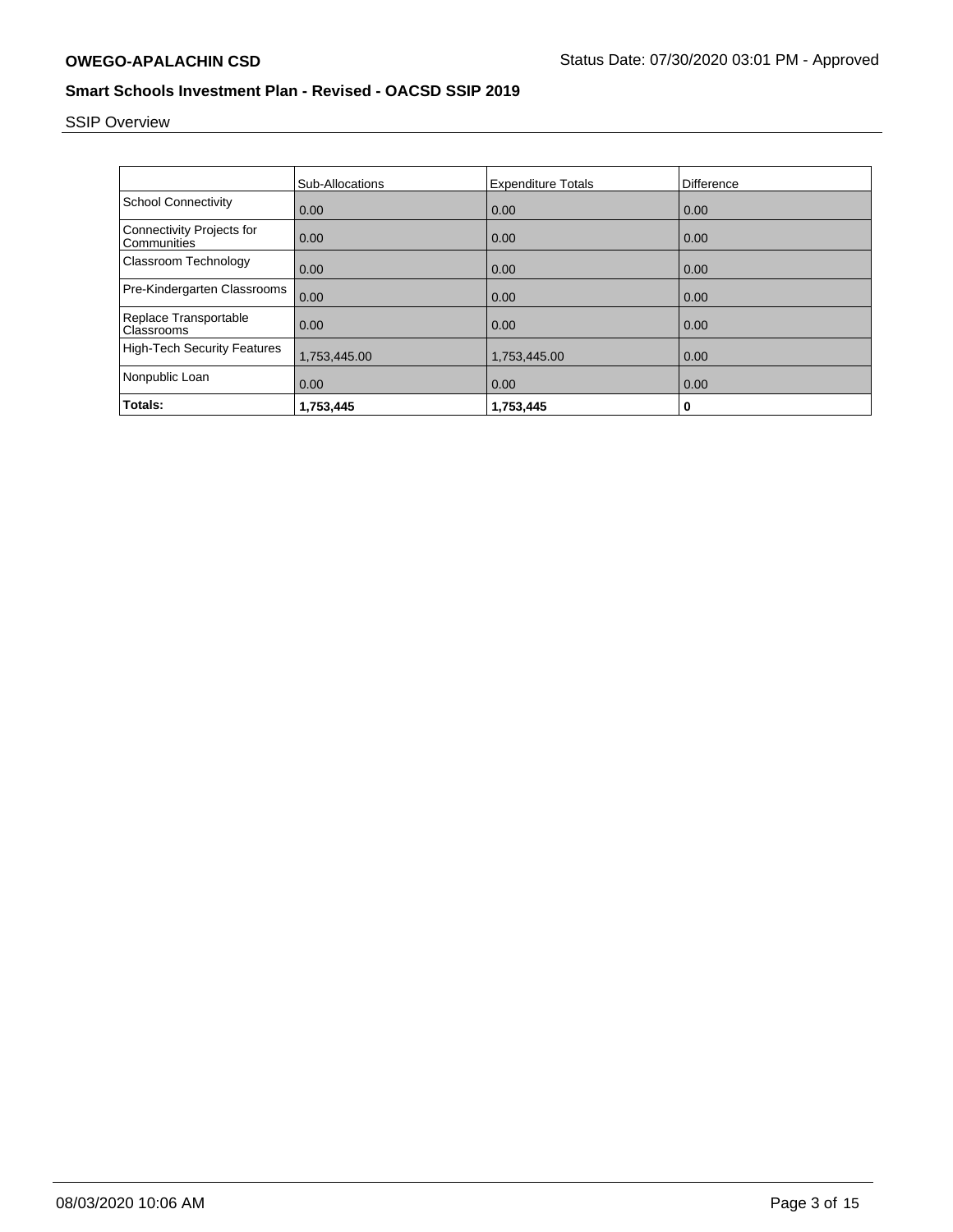School Connectivity

- **1. In order for students and faculty to receive the maximum benefit from the technology made available under the Smart Schools Bond Act, their school buildings must possess sufficient connectivity infrastructure to ensure that devices can be used during the school day. Smart Schools Investment Plans must demonstrate that:**
	- **• sufficient infrastructure that meets the Federal Communications Commission's 100 Mbps per 1,000 students standard currently exists in the buildings where new devices will be deployed, or**
	- **• is a planned use of a portion of Smart Schools Bond Act funds, or**
	- **• is under development through another funding source.**

**Smart Schools Bond Act funds used for technology infrastructure or classroom technology investments must increase the number of school buildings that meet or exceed the minimum speed standard of 100 Mbps per 1,000 students and staff within 12 months. This standard may be met on either a contracted 24/7 firm service or a "burstable" capability. If the standard is met under the burstable criteria, it must be:**

**1. Specifically codified in a service contract with a provider, and**

**2. Guaranteed to be available to all students and devices as needed, particularly during periods of high demand, such as computer-based testing (CBT) periods.**

**Please describe how your district already meets or is planning to meet this standard within 12 months of plan submission.**

(No Response)

**1a. If a district believes that it will be impossible to meet this standard within 12 months, it may apply for a waiver of this requirement, as described on the Smart Schools website. The waiver must be filed and approved by SED prior to submitting this survey.**

 $\Box$  By checking this box, you are certifying that the school district has an approved waiver of this requirement on file with the New York State Education Department.

**2. Connectivity Speed Calculator (Required). If the district currently meets the required speed, enter "Currently Met" in the last box: Expected Date When Required Speed Will be Met.**

|                  | l Number of     | Required Speed | Current Speed in | Expected Speed  | Expected Date                           |
|------------------|-----------------|----------------|------------------|-----------------|-----------------------------------------|
|                  | <b>Students</b> | In Mbps        | l Mbps           | to be Attained  | When Required                           |
|                  |                 |                |                  |                 | l Within 12 Months ISpeed Will be Met l |
| Calculated Speed | (No Response)   | 0.00           | (No Response)    | l (No Response) | l (No Response)                         |

**3. Describe how you intend to use Smart Schools Bond Act funds for high-speed broadband and/or wireless connectivity projects in school buildings.**

(No Response)

**4. Describe the linkage between the district's District Instructional Technology Plan and how the proposed projects will improve teaching and learning. (There should be a link between your response to this question and your responses to Question 1 in Section IV - NYSED Initiatives Alignment: "Explain how the district use of instructional technology will serve as a part of a comprehensive and sustained effort to support rigorous academic standards attainment and performance improvement for students."** 

**Your answer should also align with your answers to the questions in Section II - Strategic Technology Planning and the associated Action Steps in Section III - Action Plan.)**

(No Response)

**5. If the district wishes to have students and staff access the Internet from wireless devices within the school building, or in close proximity to it, it must first ensure that it has a robust Wi-Fi network in place that has sufficient bandwidth to meet user demand.**

**Please describe how you have quantified this demand and how you plan to meet this demand.**

(No Response)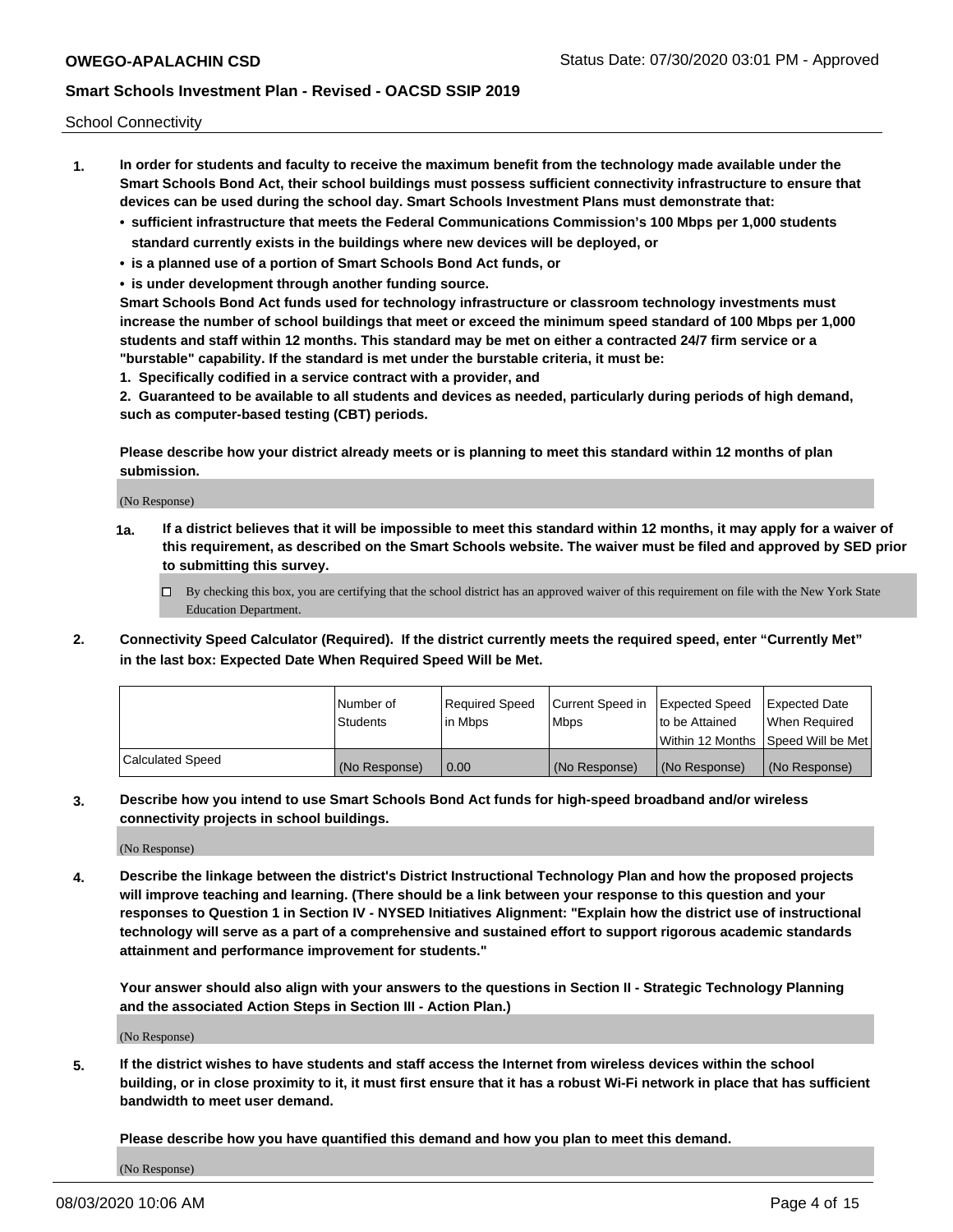School Connectivity

**6. Smart Schools plans with any expenditures in the School Connectivity category require a project number from the Office of Facilities Planning. Districts must submit an SSBA LOI and receive project numbers prior to submitting the SSIP. As indicated on the LOI, some projects may be eligible for a streamlined review and will not require a building permit.**

**Please indicate on a separate row each project number given to you by the Office of Facilities Planning.**

| Project Number |  |
|----------------|--|
| (No Response)  |  |

**7. Certain high-tech security and connectivity infrastructure projects may be eligible for an expedited review process as determined by the Office of Facilities Planning.**

#### **Was your project deemed eligible for streamlined review?**

(No Response)

### **8. Include the name and license number of the architect or engineer of record.**

| Name          | License Number |
|---------------|----------------|
| (No Response) | (No Response)  |

### **9. Public Expenditures – Loanable (Counts toward the nonpublic loan calculation)**

| Select the allowable expenditure type.<br>Repeat to add another item under each type. | <b>PUBLIC</b> Items to be<br>l Purchased | Quantity           | Cost Per Item    | <b>Total Cost</b> |
|---------------------------------------------------------------------------------------|------------------------------------------|--------------------|------------------|-------------------|
| (No Response)                                                                         | (No Response)                            | l (No<br>Response) | (No<br>Response) | $\overline{0.00}$ |
|                                                                                       |                                          | O                  | 0.00             |                   |

### **10. Public Expenditures – Non-Loanable (Does not count toward nonpublic loan calculation)**

| Select the allowable expenditure<br>type.<br>Repeat to add another item under<br>each type. | <b>PUBLIC</b> Items to be purchased | Quantity      | Cost per Item | <b>Total Cost</b> |
|---------------------------------------------------------------------------------------------|-------------------------------------|---------------|---------------|-------------------|
| (No Response)                                                                               | (No Response)                       | (No Response) | (No Response) | 0.00              |
|                                                                                             |                                     |               | 0.00          |                   |

#### **11. Final 2014-15 BEDS Enrollment to calculate Nonpublic Sharing Requirement (no changes allowed.)**

|            | Public Enrollment | l Nonpublic Enrollment | <b>Total Enrollment</b> | Nonpublic Percentage |
|------------|-------------------|------------------------|-------------------------|----------------------|
| Enrollment | 2.064             | 86                     | 2.150.00                | 4.00                 |

### **12. Total Public Budget - Loanable (Counts toward the nonpublic loan calculation)**

|                                                      | Public Allocations | <b>Estimated Nonpublic Loan</b><br>Amount | Estimated Total Sub-Allocations |
|------------------------------------------------------|--------------------|-------------------------------------------|---------------------------------|
| Network/Access Costs                                 | (No Response)      | 0.00                                      | 0.00                            |
| School Internal Connections and<br><b>Components</b> | (No Response)      | 0.00                                      | 0.00                            |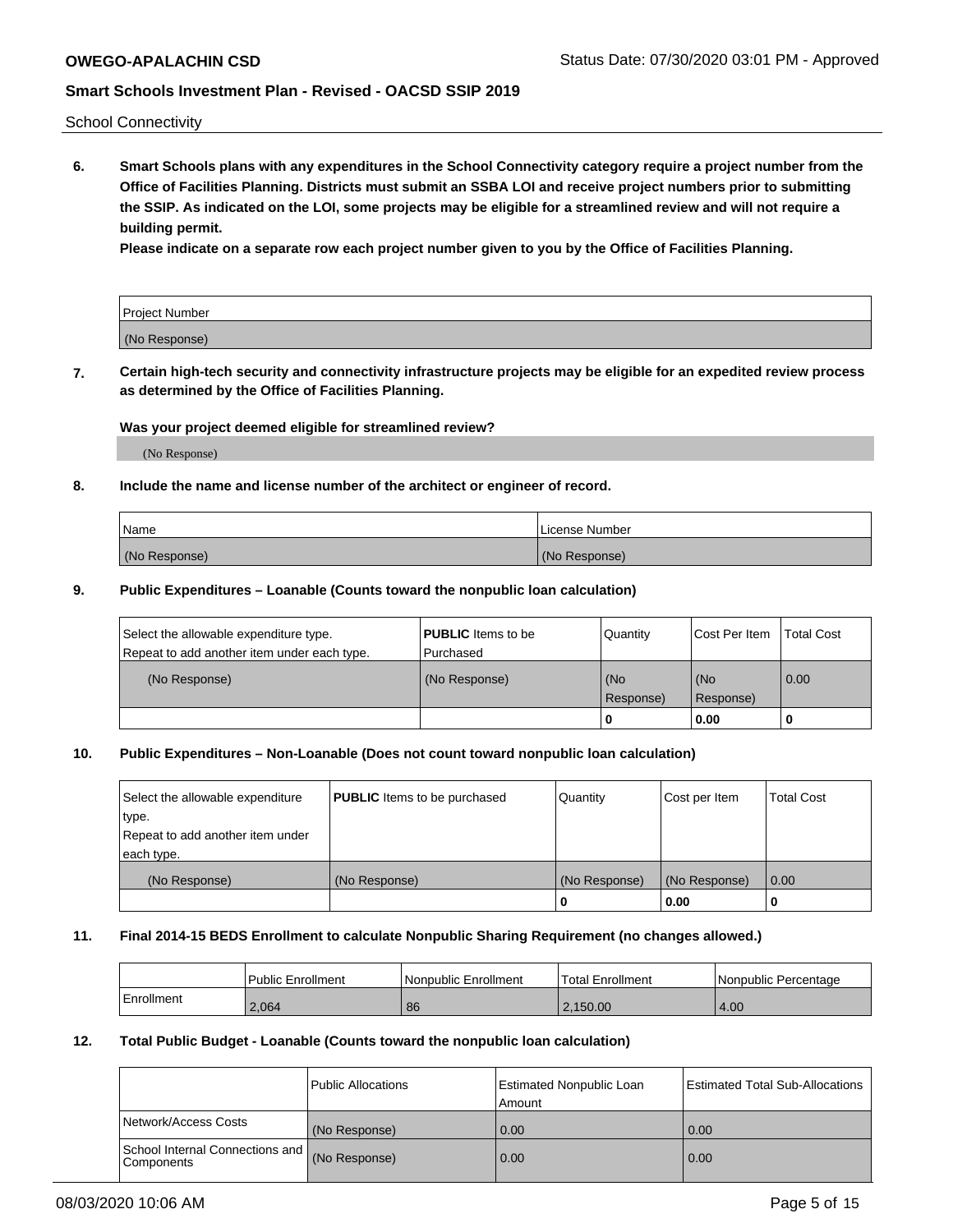School Connectivity

|         | Public Allocations | <b>Estimated Nonpublic Loan</b><br>l Amount | <b>Estimated Total Sub-Allocations</b> |
|---------|--------------------|---------------------------------------------|----------------------------------------|
| l Other | (No Response)      | 0.00                                        | 0.00                                   |
| Totals: | 0.00               | 0                                           |                                        |

### **13. Total Public Budget – Non-Loanable (Does not count toward the nonpublic loan calculation)**

|                                                   | Sub-<br>Allocation |
|---------------------------------------------------|--------------------|
|                                                   |                    |
| Network/Access Costs                              | (No Response)      |
| <b>Outside Plant Costs</b>                        | (No Response)      |
| <b>School Internal Connections and Components</b> | (No Response)      |
| Professional Services                             | (No Response)      |
| Testing                                           | (No Response)      |
| <b>Other Upfront Costs</b>                        | (No Response)      |
| <b>Other Costs</b>                                | (No Response)      |
| <b>Totals:</b>                                    | 0.00               |

# **14. School Connectivity Totals**

|                          | Total Sub-Allocations |
|--------------------------|-----------------------|
| Total Loanable Items     | 0.00                  |
| Total Non-Ioanable Items | 0.00                  |
| Totals:                  |                       |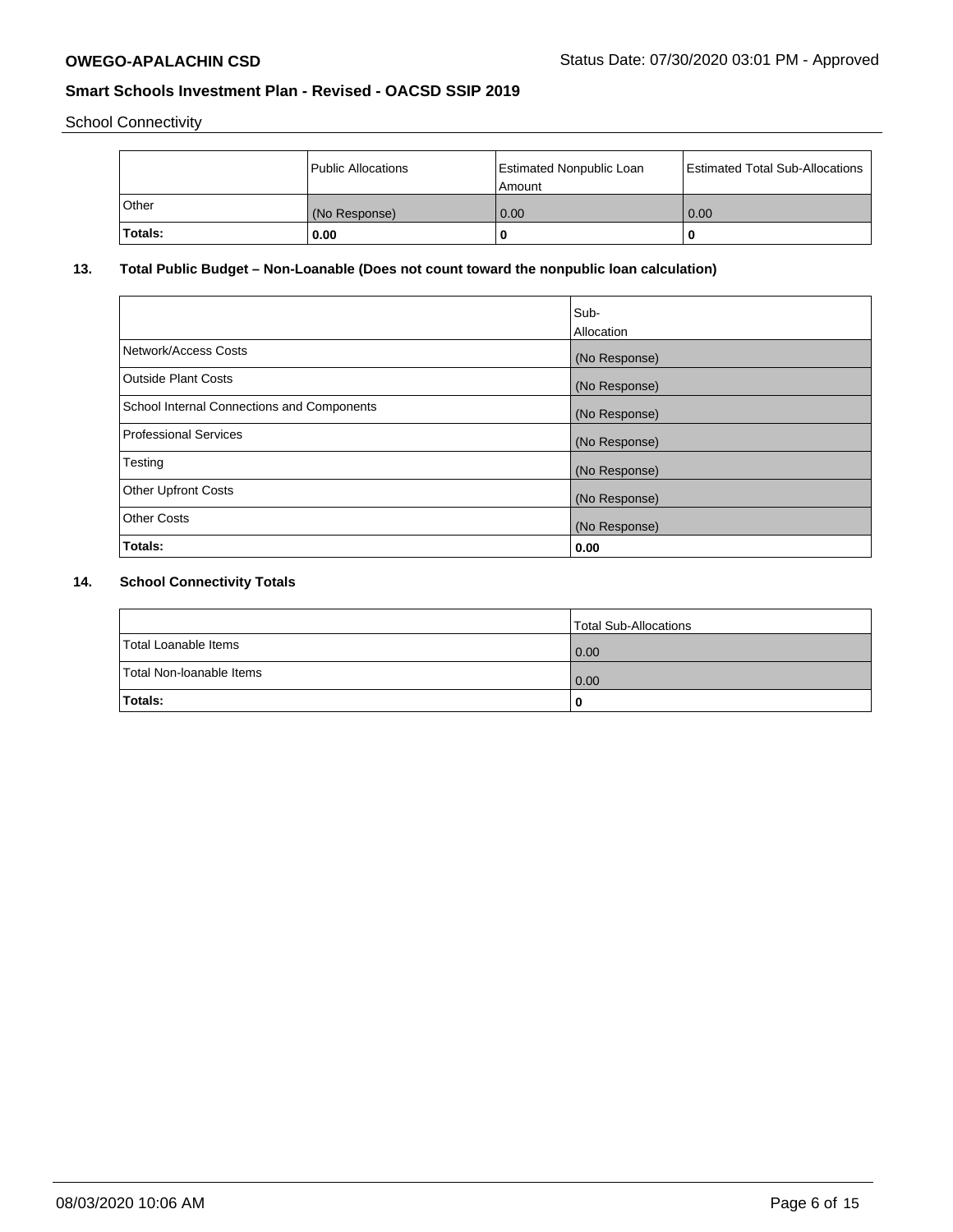Community Connectivity (Broadband and Wireless)

**1. Describe how you intend to use Smart Schools Bond Act funds for high-speed broadband and/or wireless connectivity projects in the community.**

(No Response)

**2. Please describe how the proposed project(s) will promote student achievement and increase student and/or staff access to the Internet in a manner that enhances student learning and/or instruction outside of the school day and/or school building.**

(No Response)

**3. Community connectivity projects must comply with all the necessary local building codes and regulations (building and related permits are not required prior to plan submission).**

 $\Box$  I certify that we will comply with all the necessary local building codes and regulations.

**4. Please describe the physical location of the proposed investment.**

(No Response)

**5. Please provide the initial list of partners participating in the Community Connectivity Broadband Project, along with their Federal Tax Identification (Employer Identification) number.**

| <b>Project Partners</b> | l Federal ID # |
|-------------------------|----------------|
| (No Response)           | (No Response)  |

**6. Please detail the type, quantity, per unit cost and total cost of the eligible items under each sub-category.**

| Select the allowable expenditure | Item to be purchased | Quantity      | Cost per Item | <b>Total Cost</b> |
|----------------------------------|----------------------|---------------|---------------|-------------------|
| type.                            |                      |               |               |                   |
| Repeat to add another item under |                      |               |               |                   |
| each type.                       |                      |               |               |                   |
| (No Response)                    | (No Response)        | (No Response) | (No Response) | 0.00              |
|                                  |                      | o             | 0.00          |                   |

**7. If you are submitting an allocation for Community Connectivity, complete this table.**

**Note that the calculated Total at the bottom of the table must equal the Total allocation for this category that you entered in the SSIP Overview overall budget.**

|                                    | Sub-Allocation |
|------------------------------------|----------------|
| Network/Access Costs               | (No Response)  |
| Outside Plant Costs                | (No Response)  |
| <b>Tower Costs</b>                 | (No Response)  |
| <b>Customer Premises Equipment</b> | (No Response)  |
| <b>Professional Services</b>       | (No Response)  |
| Testing                            | (No Response)  |
| <b>Other Upfront Costs</b>         | (No Response)  |
| <b>Other Costs</b>                 | (No Response)  |
| Totals:                            | 0.00           |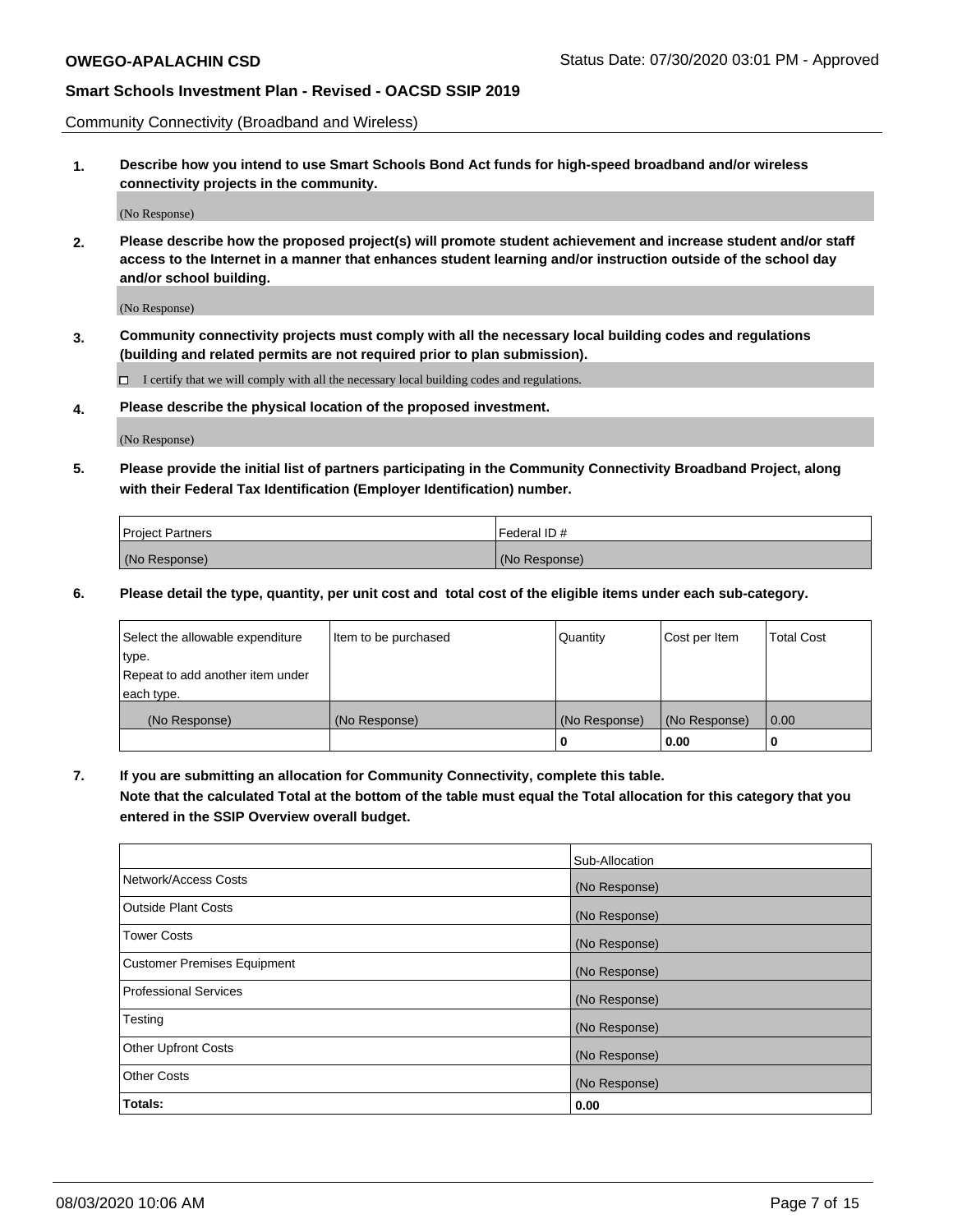### Classroom Learning Technology

**1. In order for students and faculty to receive the maximum benefit from the technology made available under the Smart Schools Bond Act, their school buildings must possess sufficient connectivity infrastructure to ensure that devices can be used during the school day. Smart Schools Investment Plans must demonstrate that sufficient infrastructure that meets the Federal Communications Commission's 100 Mbps per 1,000 students standard currently exists in the buildings where new devices will be deployed, or is a planned use of a portion of Smart Schools Bond Act funds, or is under development through another funding source. Smart Schools Bond Act funds used for technology infrastructure or classroom technology investments must increase the number of school buildings that meet or exceed the minimum speed standard of 100 Mbps per 1,000**

**students and staff within 12 months. This standard may be met on either a contracted 24/7 firm service or a "burstable" capability. If the standard is met under the burstable criteria, it must be:**

**1. Specifically codified in a service contract with a provider, and**

**2. Guaranteed to be available to all students and devices as needed, particularly during periods of high demand, such as computer-based testing (CBT) periods.**

**Please describe how your district already meets or is planning to meet this standard within 12 months of plan submission.**

(No Response)

- **1a. If a district believes that it will be impossible to meet this standard within 12 months, it may apply for a waiver of this requirement, as described on the Smart Schools website. The waiver must be filed and approved by SED prior to submitting this survey.**
	- By checking this box, you are certifying that the school district has an approved waiver of this requirement on file with the New York State Education Department.
- **2. Connectivity Speed Calculator (Required). If the district currently meets the required speed, enter "Currently Met" in the last box: Expected Date When Required Speed Will be Met.**

|                  | l Number of     | Required Speed | Current Speed in | <b>Expected Speed</b> | <b>Expected Date</b>                |
|------------------|-----------------|----------------|------------------|-----------------------|-------------------------------------|
|                  | <b>Students</b> | l in Mbps      | l Mbps           | to be Attained        | When Required                       |
|                  |                 |                |                  |                       | Within 12 Months  Speed Will be Met |
| Calculated Speed | (No Response)   | 0.00           | (No Response)    | l (No Response)       | (No Response)                       |

**3. If the district wishes to have students and staff access the Internet from wireless devices within the school building, or in close proximity to it, it must first ensure that it has a robust Wi-Fi network in place that has sufficient bandwidth to meet user demand.**

**Please describe how you have quantified this demand and how you plan to meet this demand.**

(No Response)

**4. All New York State public school districts are required to complete and submit an Instructional Technology Plan survey to the New York State Education Department in compliance with Section 753 of the Education Law and per Part 100.12 of the Commissioner's Regulations.**

**Districts that include educational technology purchases as part of their Smart Schools Investment Plan must have a submitted and approved Instructional Technology Plan survey on file with the New York State Education Department.**

- By checking this box, you are certifying that the school district has an approved Instructional Technology Plan survey on file with the New York State Education Department.
- **5. Describe the devices you intend to purchase and their compatibility with existing or planned platforms or systems. Specifically address the adequacy of each facility's electrical, HVAC and other infrastructure necessary to install and support the operation of the planned technology.**

(No Response)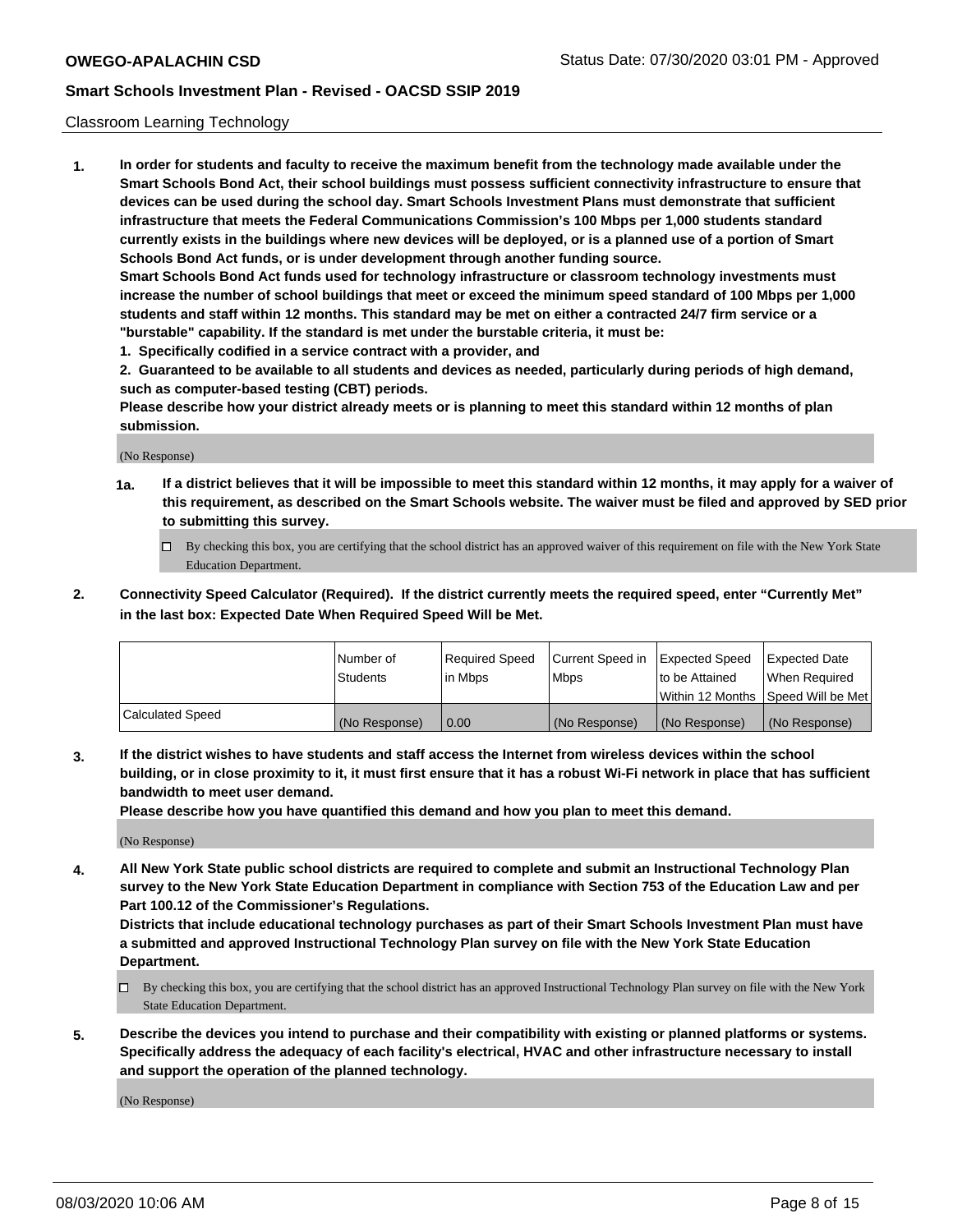### Classroom Learning Technology

- **6. Describe how the proposed technology purchases will:**
	- **> enhance differentiated instruction;**
	- **> expand student learning inside and outside the classroom;**
	- **> benefit students with disabilities and English language learners; and**
	- **> contribute to the reduction of other learning gaps that have been identified within the district.**

**The expectation is that districts will place a priority on addressing the needs of students who struggle to succeed in a rigorous curriculum. Responses in this section should specifically address this concern and align with the district's Instructional Technology Plan (in particular Question 2 of E. Curriculum and Instruction: "Does the district's instructional technology plan address the needs of students with disabilities to ensure equitable access to instruction, materials and assessments?" and Question 3 of the same section: "Does the district's instructional technology plan address the provision of assistive technology specifically for students with disabilities to ensure access to and participation in the general curriculum?")**

**In addition, describe how the district ensures equitable access to instruction, materials and assessments and participation in the general curriculum for both SWD and English Language Learners/Multilingual Learners (ELL/MLL) students.**

(No Response)

**7. Where appropriate, describe how the proposed technology purchases will enhance ongoing communication with parents and other stakeholders and help the district facilitate technology-based regional partnerships, including distance learning and other efforts.**

(No Response)

**8. Describe the district's plan to provide professional development to ensure that administrators, teachers and staff can employ the technology purchased to enhance instruction successfully.**

**Note: This response should be aligned and expanded upon in accordance with your district's response to Question 1 of F. Professional Development of your Instructional Technology Plan: "Please provide a summary of professional development offered to teachers and staff, for the time period covered by this plan, to support technology to enhance teaching and learning. Please include topics, audience and method of delivery within your summary."**

(No Response)

- **9. Districts must contact one of the SUNY/CUNY teacher preparation programs listed on the document on the left side of the page that supplies the largest number of the district's new teachers to request advice on innovative uses and best practices at the intersection of pedagogy and educational technology.**
	- By checking this box, you certify that you have contacted the SUNY/CUNY teacher preparation program that supplies the largest number of your new teachers to request advice on these issues.
	- **9a. Please enter the name of the SUNY or CUNY Institution that you contacted.**

(No Response)

**9b. Enter the primary Institution phone number.**

(No Response)

**9c. Enter the name of the contact person with whom you consulted and/or will be collaborating with on innovative uses of technology and best practices.**

(No Response)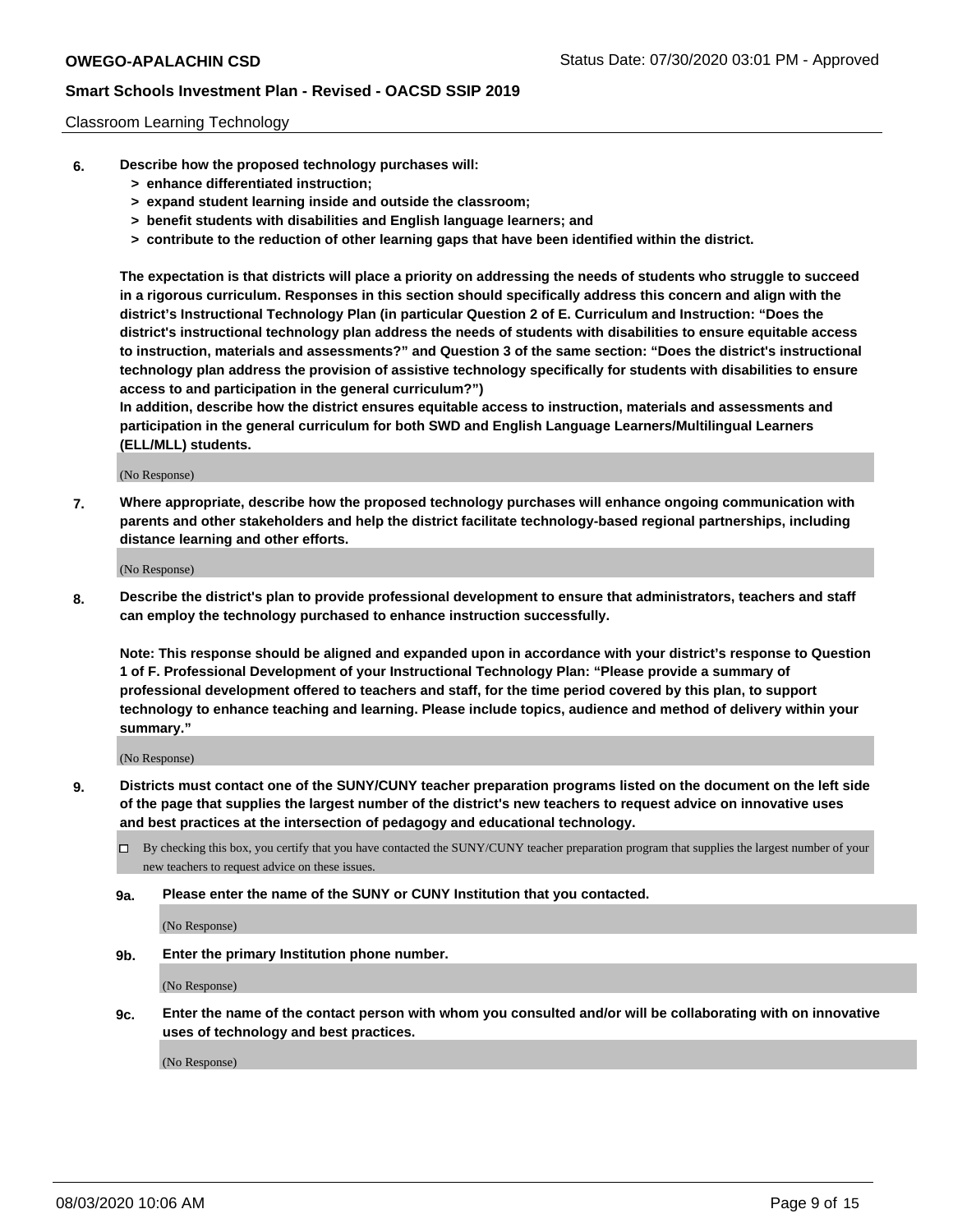### Classroom Learning Technology

**10. To ensure the sustainability of technology purchases made with Smart Schools funds, districts must demonstrate a long-term plan to maintain and replace technology purchases supported by Smart Schools Bond Act funds. This sustainability plan shall demonstrate a district's capacity to support recurring costs of use that are ineligible for Smart Schools Bond Act funding such as device maintenance, technical support, Internet and wireless fees, maintenance of hotspots, staff professional development, building maintenance and the replacement of incidental items. Further, such a sustainability plan shall include a long-term plan for the replacement of purchased devices and equipment at the end of their useful life with other funding sources.**

 $\Box$  By checking this box, you certify that the district has a sustainability plan as described above.

**11. Districts must ensure that devices purchased with Smart Schools Bond funds will be distributed, prepared for use, maintained and supported appropriately. Districts must maintain detailed device inventories in accordance with generally accepted accounting principles.**

By checking this box, you certify that the district has a distribution and inventory management plan and system in place.

#### **12. Please detail the type, quantity, per unit cost and total cost of the eligible items under each sub-category.**

| Select the allowable expenditure<br>type.<br>Repeat to add another item under | Item to be Purchased | Quantity      | Cost per Item | <b>Total Cost</b> |
|-------------------------------------------------------------------------------|----------------------|---------------|---------------|-------------------|
| each type.<br>(No Response)                                                   | (No Response)        | (No Response) | (No Response) | 0.00              |
|                                                                               |                      | 0             | 0.00          |                   |

#### **13. Final 2014-15 BEDS Enrollment to calculate Nonpublic Sharing Requirement (no changes allowed.)**

|            | l Public Enrollment | <b>INonpublic Enrollment</b> | <b>Total Enrollment</b> | Nonpublic<br>l Percentage |
|------------|---------------------|------------------------------|-------------------------|---------------------------|
| Enrollment | 2.064               | 86                           | 2.150.00                | 4.00                      |

### **14. If you are submitting an allocation for Classroom Learning Technology complete this table.**

|                         | Public School Sub-Allocation | <b>Estimated Nonpublic Loan</b><br>Amount<br>(Based on Percentage Above) | Estimated Total Public and<br>Nonpublic Sub-Allocation |
|-------------------------|------------------------------|--------------------------------------------------------------------------|--------------------------------------------------------|
| Interactive Whiteboards | (No Response)                | 0.00                                                                     | 0.00                                                   |
| Computer Servers        | (No Response)                | 0.00                                                                     | 0.00                                                   |
| Desktop Computers       | (No Response)                | 0.00                                                                     | 0.00                                                   |
| <b>Laptop Computers</b> | (No Response)                | 0.00                                                                     | 0.00                                                   |
| <b>Tablet Computers</b> | (No Response)                | 0.00                                                                     | 0.00                                                   |
| Other Costs             | (No Response)                | 0.00                                                                     | 0.00                                                   |
| Totals:                 | 0.00                         | 0                                                                        | 0                                                      |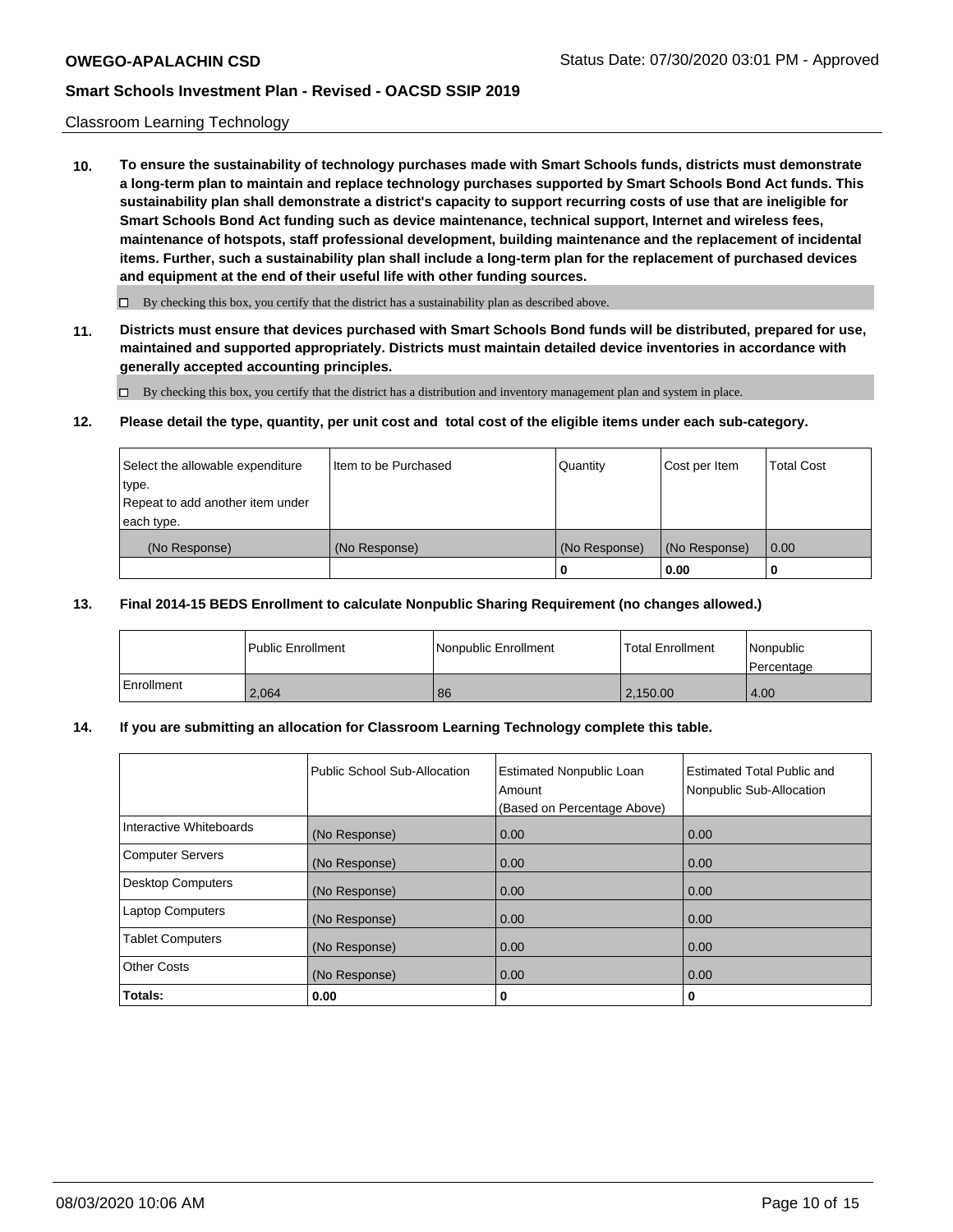#### Pre-Kindergarten Classrooms

**1. Provide information regarding how and where the district is currently serving pre-kindergarten students and justify the need for additional space with enrollment projections over 3 years.**

(No Response)

- **2. Describe the district's plan to construct, enhance or modernize education facilities to accommodate prekindergarten programs. Such plans must include:**
	- **Specific descriptions of what the district intends to do to each space;**
	- **An affirmation that new pre-kindergarten classrooms will contain a minimum of 900 square feet per classroom;**
	- **The number of classrooms involved;**
	- **The approximate construction costs per classroom; and**
	- **Confirmation that the space is district-owned or has a long-term lease that exceeds the probable useful life of the improvements.**

(No Response)

**3. Smart Schools Bond Act funds may only be used for capital construction costs. Describe the type and amount of additional funds that will be required to support ineligible ongoing costs (e.g. instruction, supplies) associated with any additional pre-kindergarten classrooms that the district plans to add.**

(No Response)

**4. All plans and specifications for the erection, repair, enlargement or remodeling of school buildings in any public school district in the State must be reviewed and approved by the Commissioner. Districts that plan capital projects using their Smart Schools Bond Act funds will undergo a Preliminary Review Process by the Office of Facilities Planning.**

**Please indicate on a separate row each project number given to you by the Office of Facilities Planning.**

| Project Number |  |
|----------------|--|
| (No Response)  |  |
|                |  |

**5. Please detail the type, quantity, per unit cost and total cost of the eligible items under each sub-category.**

| Select the allowable expenditure | Item to be purchased | Quantity      | Cost per Item | <b>Total Cost</b> |
|----------------------------------|----------------------|---------------|---------------|-------------------|
| type.                            |                      |               |               |                   |
| Repeat to add another item under |                      |               |               |                   |
| each type.                       |                      |               |               |                   |
| (No Response)                    | (No Response)        | (No Response) | (No Response) | 0.00              |
|                                  |                      | υ             | 0.00          |                   |

**6. If you have made an allocation for Pre-Kindergarten Classrooms, complete this table. Note that the calculated Total at the bottom of the table must equal the Total allocation for this category that you entered in the SSIP Overview overall budget.**

|                                          | Sub-Allocation |
|------------------------------------------|----------------|
| Construct Pre-K Classrooms               | (No Response)  |
| Enhance/Modernize Educational Facilities | (No Response)  |
| <b>Other Costs</b>                       | (No Response)  |
| Totals:                                  | 0.00           |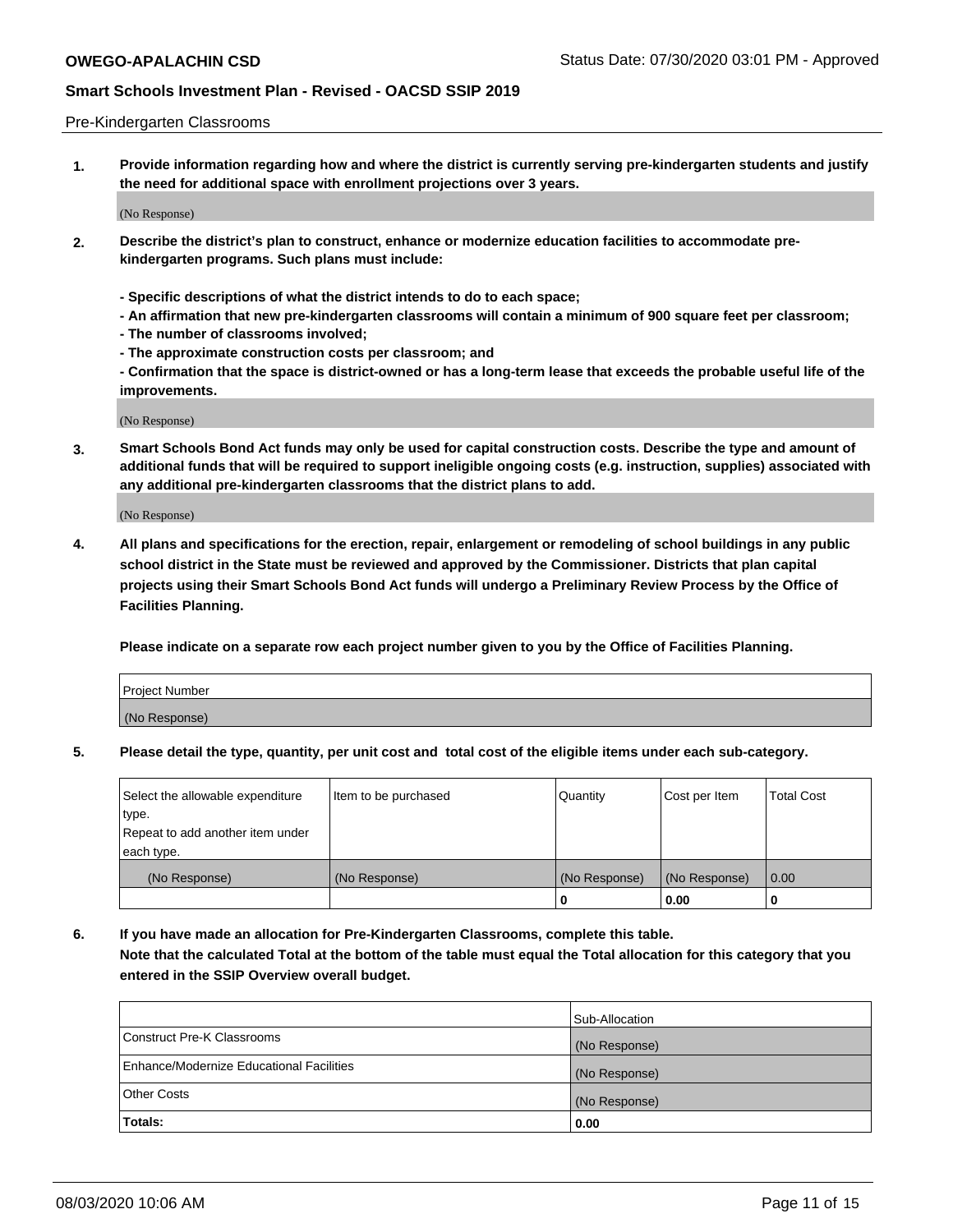Replace Transportable Classrooms

**1. Describe the district's plan to construct, enhance or modernize education facilities to provide high-quality instructional space by replacing transportable classrooms.**

(No Response)

**2. All plans and specifications for the erection, repair, enlargement or remodeling of school buildings in any public school district in the State must be reviewed and approved by the Commissioner. Districts that plan capital projects using their Smart Schools Bond Act funds will undergo a Preliminary Review Process by the Office of Facilities Planning.**

**Please indicate on a separate row each project number given to you by the Office of Facilities Planning.**

| Project Number |  |
|----------------|--|
|                |  |
| (No Response)  |  |

**3. For large projects that seek to blend Smart Schools Bond Act dollars with other funds, please note that Smart Schools Bond Act funds can be allocated on a pro rata basis depending on the number of new classrooms built that directly replace transportable classroom units.**

**If a district seeks to blend Smart Schools Bond Act dollars with other funds describe below what other funds are being used and what portion of the money will be Smart Schools Bond Act funds.**

(No Response)

**4. Please detail the type, quantity, per unit cost and total cost of the eligible items under each sub-category.**

| Select the allowable expenditure           | Item to be purchased | Quantity      | Cost per Item | <b>Total Cost</b> |
|--------------------------------------------|----------------------|---------------|---------------|-------------------|
| ∣type.<br>Repeat to add another item under |                      |               |               |                   |
| each type.                                 |                      |               |               |                   |
| (No Response)                              | (No Response)        | (No Response) | (No Response) | 0.00              |
|                                            |                      | 0             | 0.00          |                   |

**5. If you have made an allocation for Replace Transportable Classrooms, complete this table. Note that the calculated Total at the bottom of the table must equal the Total allocation for this category that you entered in the SSIP Overview overall budget.**

|                                                | Sub-Allocation |
|------------------------------------------------|----------------|
| Construct New Instructional Space              | (No Response)  |
| Enhance/Modernize Existing Instructional Space | (No Response)  |
| <b>Other Costs</b>                             | (No Response)  |
| Totals:                                        | 0.00           |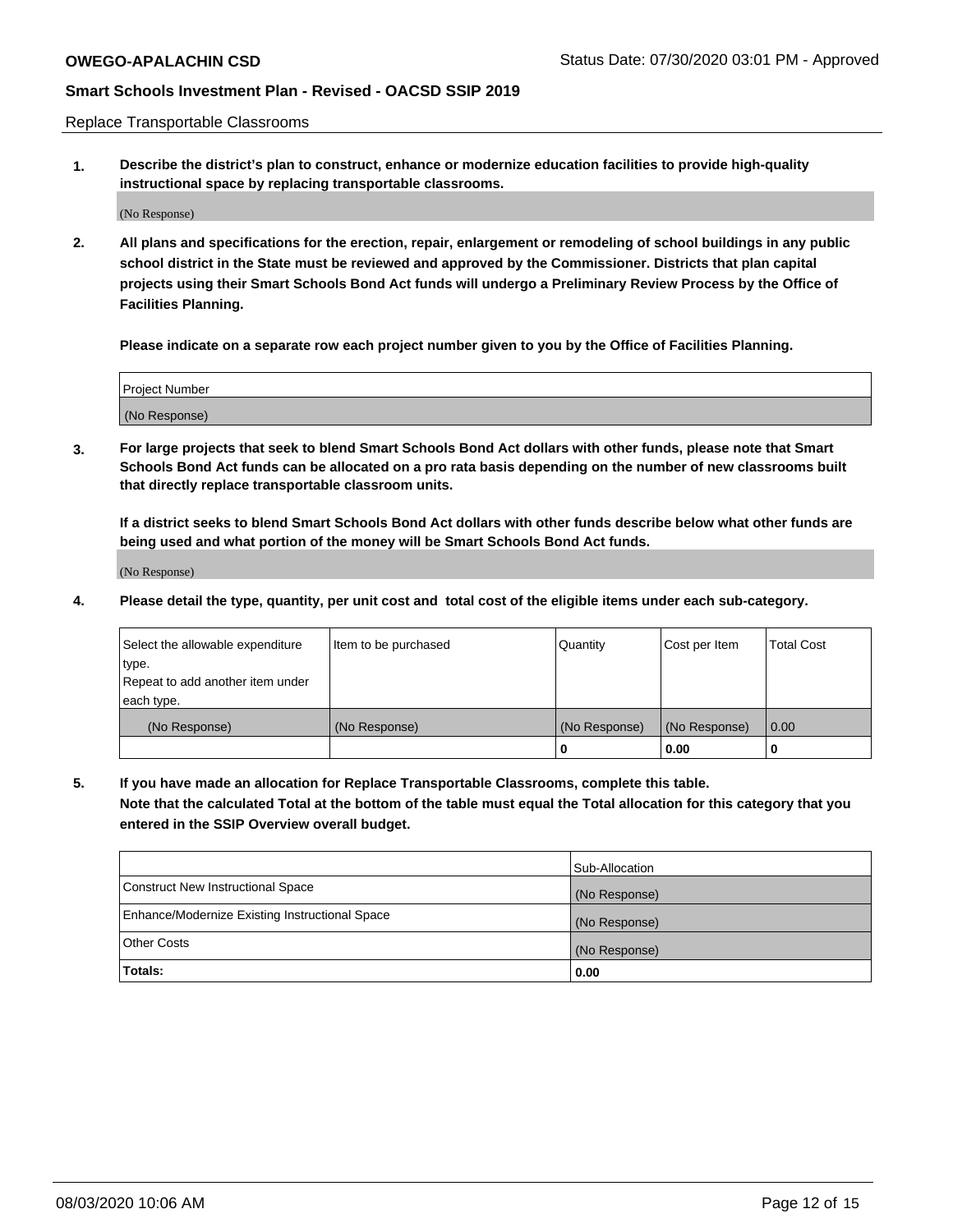### High-Tech Security Features

**1. Describe how you intend to use Smart Schools Bond Act funds to install high-tech security features in school buildings and on school campuses.**

#### *The SSBA funds will be used to install High Tech Security Features as indicated below:*

- **• Notification System** provide an advanced notification system in all areas in all buildings. The system will be used to notify all occupants of any emergency through digital display and strobe lights. This system will also incorporate our clocks and public-address system as well.
- **• Access Controls System** provide advanced door hardware for automatic lockdown procedures. All doors in all buildings will be able to lockdown in the event of an emergency.
- **2. All plans and specifications for the erection, repair, enlargement or remodeling of school buildings in any public school district in the State must be reviewed and approved by the Commissioner. Smart Schools plans with any expenditures in the High-Tech Security category require a project number from the Office of Facilities Planning. Districts must submit an SSBA LOI and receive project numbers prior to submitting the SSIP. As indicated on the LOI, some projects may be eligible for a streamlined review and will not require a building permit. Please indicate on a separate row each project number given to you by the Office of Facilities Planning.**

| Project Number        |
|-----------------------|
| 60-06-01-06-0-008-014 |
| 60-06-01-06-0-009-027 |
| 60-06-01-06-0-014-002 |

### **3. Was your project deemed eligible for streamlined Review?**

Yes **Z** No

### **4. Include the name and license number of the architect or engineer of record.**

| Name          | License Number |
|---------------|----------------|
| David Gilmore | 409241         |

#### **5. Please detail the type, quantity, per unit cost and total cost of the eligible items under each sub-category.**

| Select the allowable expenditure<br>type.<br>Repeat to add another item under<br>each type. | Item to be purchased                                                                     | Quantity | Cost per Item | <b>Total Cost</b> |
|---------------------------------------------------------------------------------------------|------------------------------------------------------------------------------------------|----------|---------------|-------------------|
| <b>Electronic Security System</b>                                                           | One-Time Cloud Provisioning Fee -<br>Tier 3                                              |          | 1,575.00      | 1,575.00          |
| <b>Electronic Security System</b>                                                           | <b>INFORMACAST FUSION - 3 YEAR</b><br><b>SUBSCRIPTION</b>                                | 300      | 33.61         | 10,083.00         |
| <b>Electronic Security System</b>                                                           | <b>INFORMACAST FUSION - IP</b><br><b>ENDPOINT ADD-ON - 3 YEAR</b><br><b>SUBSCRIPTION</b> | 350      | 24.44         | 8,554.00          |
| <b>Electronic Security System</b>                                                           | <b>INFORMACAST FUSION - MOBILE</b><br>USER ADD-ON - 3 YEAR<br><b>SUBSCRIPTION</b>        | 1,950    | 6.87          | 13,396.50         |
| <b>Entry Control System</b>                                                                 | AD300 Exit Device or Equivalent                                                          | 109      | 1,793.00      | 195,437.00        |
| <b>Entry Control System</b>                                                                 | AD400 Cylindrical or Equivalent                                                          | 186      | 1,450.00      | 269,700.00        |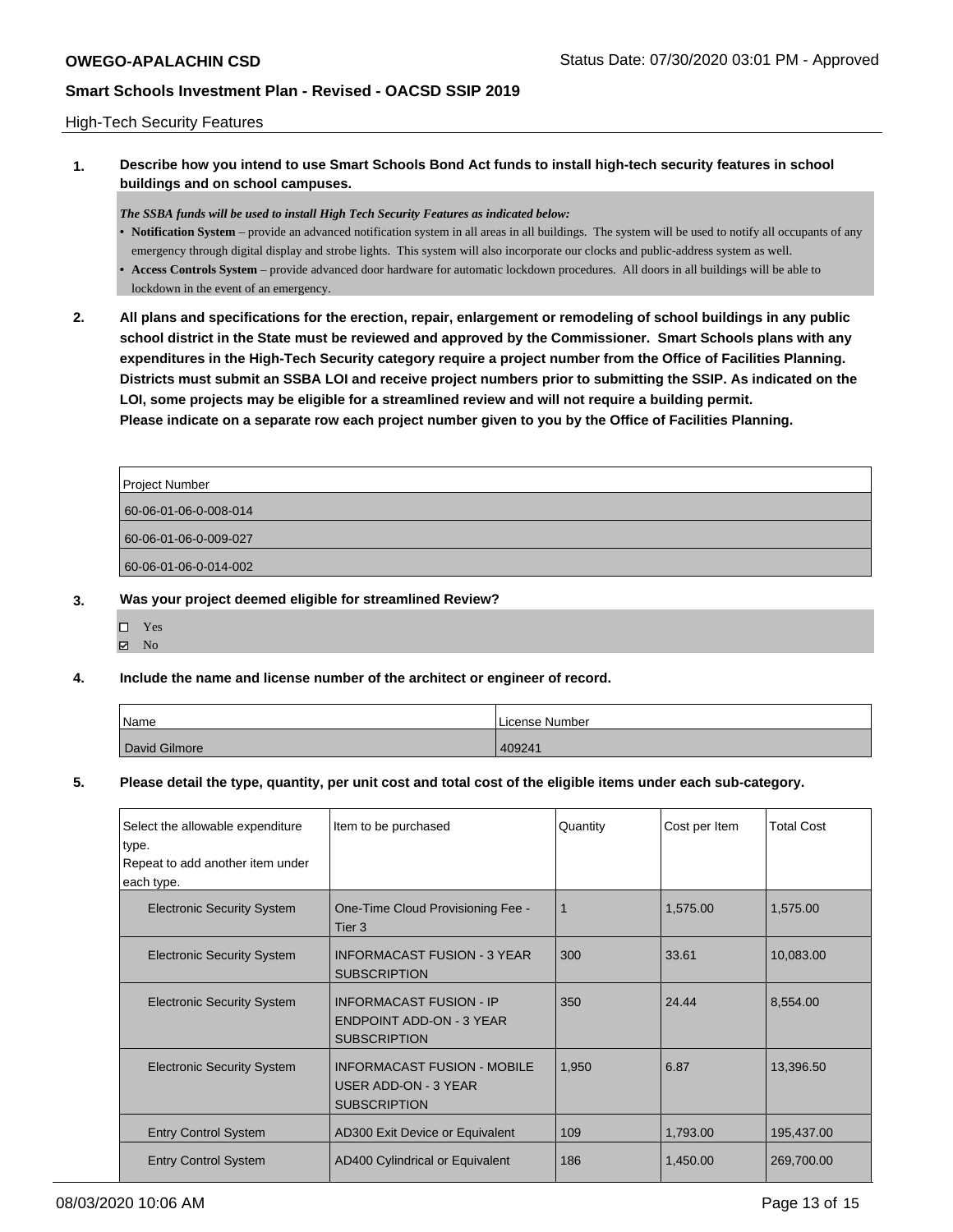# High-Tech Security Features

| Select the allowable expenditure<br>type.<br>Repeat to add another item under<br>each type. | Item to be purchased                                                                         | Quantity | Cost per Item | <b>Total Cost</b> |
|---------------------------------------------------------------------------------------------|----------------------------------------------------------------------------------------------|----------|---------------|-------------------|
| <b>Entry Control System</b>                                                                 | RS-485 Connection or Equivalent                                                              | 20       | 937.50        | 18,750.00         |
| <b>Entry Control System</b>                                                                 | Lenel Powersupply (Lenel AL600ULX)                                                           | 18       | 630.00        | 11,340.00         |
| <b>Entry Control System</b>                                                                 | Intelligent System Controller (Lenel<br>X3300)                                               | 30       | 1,806.25      | 54,187.50         |
| <b>Entry Control System</b>                                                                 | Star Multiplexer (Lenel 8000)                                                                | 40       | 515.10        | 20,604.00         |
| <b>Entry Control System</b>                                                                 | Dual Reader Interface Module (Lenel<br>1320-S3)                                              | 30       | 581.40        | 17,442.00         |
| <b>Entry Control System</b>                                                                 | Input Control Module (Lenel 1100-S3)                                                         | 6        | 666.40        | 3,998.40          |
| <b>Entry Control System</b>                                                                 | Cabling 18/4 CMP 1000 Feet Roll                                                              | 15       | 383.00        | 5,745.00          |
| <b>Entry Control System</b>                                                                 | Cabling 18/2 CMP 1000 Feet Roll                                                              | 15       | 193.00        | 2,895.00          |
| <b>Entry Control System</b>                                                                 | System Server Configured for PROI<br>System                                                  | 1        | 8,750.00      | 8,750.00          |
| <b>Entry Control System</b>                                                                 | OnGuard PROI Server Software<br>License (Lenel SWS-PROI)                                     | 1        | 19,932.50     | 19,932.50         |
| <b>Entry Control System</b>                                                                 | OnGuard ADV Client Software License<br>(Lenel SWC-ADV)                                       | 1        | 2,465.00      | 2,465.00          |
| <b>Entry Control System</b>                                                                 | <b>OnGuard ADVI Client Software</b><br>License with ID Credential Center                     | 1        | 5,686.50      | 5,686.50          |
| <b>Entry Control System</b>                                                                 | <b>OnGuard Browser Module - Credential</b><br>and Monitor                                    | 1        | 3,325.00      | 3,325.00          |
| <b>Entry Control System</b>                                                                 | OnGuard Browser Module - Access<br>Manager                                                   | 1        | 690.00        | 690.00            |
| <b>Entry Control System</b>                                                                 | <b>OnGuard Remote Desktop Protocol</b>                                                       | 1        | 2,924.00      | 2,924.00          |
| <b>Entry Control System</b>                                                                 | OnGuard 64 Access Readers Upgrade                                                            | 6        | 2,750.00      | 16,500.00         |
| <b>Electronic Security System</b>                                                           | Atlas IP-SDM-72 POE Indoor Wall<br>Mount IP Speaker with LCD Display,<br>Talkback Microphone | 220      | 824.00        | 181,280.00        |
| <b>Electronic Security System</b>                                                           | Atlas IP-DDS POE IP Dual Sided LCD<br><b>Endpoint with Speakers</b>                          | 135      | 1,071.00      | 144,585.00        |
| <b>Electronic Security System</b>                                                           | Atlas AP-15 Indoor/Outdoor Paging<br>Horn                                                    | 8        | 74.00         | 592.00            |
| <b>Electronic Security System</b>                                                           | Atlas IP-ZCM POE IP to Analog<br>Gateway                                                     | 18       | 662.00        | 11,916.00         |
| <b>Electronic Security System</b>                                                           | Atlas DT12 1x2 Drop-in Tile Speaker                                                          | 184      | 68.00         | 12,512.00         |
| <b>Electronic Security System</b>                                                           | Atlas DT22 2x2 Drop-in Tile Speaker                                                          | 42       | 79.00         | 3,318.00          |
| <b>Electronic Security System</b>                                                           | Atlas IP-HVP Outdoor IP Based<br>Paging Horn with Wall Mount                                 | 43       | 809.00        | 34,787.00         |
| <b>Electronic Security System</b>                                                           | Cabling and Hardware                                                                         | 1        | 8,243.00      | 8,243.00          |